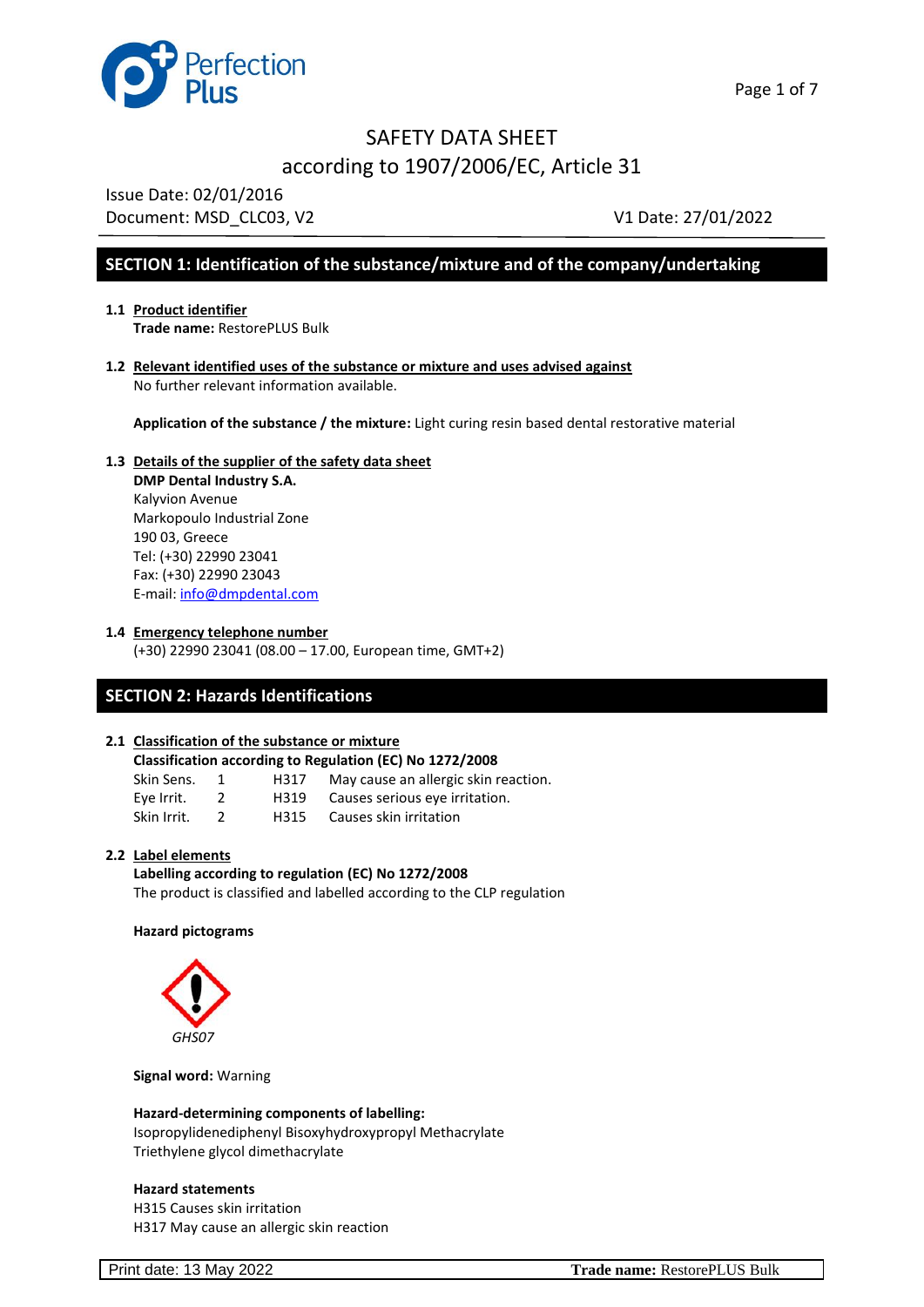

Issue Date: 02/01/2016 Document: MSD\_CLC03, V2 V1 Date: 27/01/2022

#### H319 Causes serious eye irritation

#### **Precautionary statements**

| P280 | Wear protective gloves/protective clothing/eye protection/face protection.                               |
|------|----------------------------------------------------------------------------------------------------------|
| P363 | Wash contaminated clothing before reuse.                                                                 |
|      | P333+P313 If skin irritation or rash occurs: Get medical advice/attention.                               |
|      | P337+P313 If eye irritation persists: Get medical advice/attention.                                      |
| P501 | Dispose of components/container in accordance with local/regional/national/international<br>regulations. |
|      |                                                                                                          |

#### **2.3 Other hazards**

Results of PBT and νPνB assessment. PBT: not applicable νPνB: not applicable

## **SECTION 3: Composition/Information on ingredients**

#### **3.2 Chemical characterization**

Mixtures

#### **Description:**

Only substances required to be mentioned according to Annex II of regulation 1907/2006 are listed.

| Dangerous components: |                                                            |            |
|-----------------------|------------------------------------------------------------|------------|
| CAS: 1565-94-2        | Isopropylidenediphenyl bisoxyhydroxypropyl methacrylate    | $5 - 15%$  |
|                       | Skin Irrit. 2, H315; Eye Irrit. 2, H319; Skin Sens.1, H317 |            |
| CAS: 109-16-0         | Triethylene glycol dimethacrylate                          | $5 - 15\%$ |
|                       | Skin Irrit. 2, H315                                        |            |
| CAS: 41637-38-1       | Ethoxylated bishphenol A dimethacrylate                    | $1 - 10\%$ |
|                       | Aquatic Chronic 4, H413                                    |            |
| CAS: 10287-53-3       | Parbenate                                                  | $< 1\%$    |
|                       | Aquatic Chronic 2, H411                                    |            |

## **SECTION 4: First aid measures**

#### **4.1 Description of first aid measures**

#### **After inhalation**

Supply fresh air; consult doctor in case of complaints.

In case of unconsciousness place patient stably in side position for transportation.

#### **After skin contact**

Instantly wash with water and soap and rinse thoroughly.

#### **After eye contact**

Rinse opened eye for several minutes under running water. If symptoms persist, consult a doctor.

#### **After swallowing**

Rinse mouth. If you feel unwell get medical attention.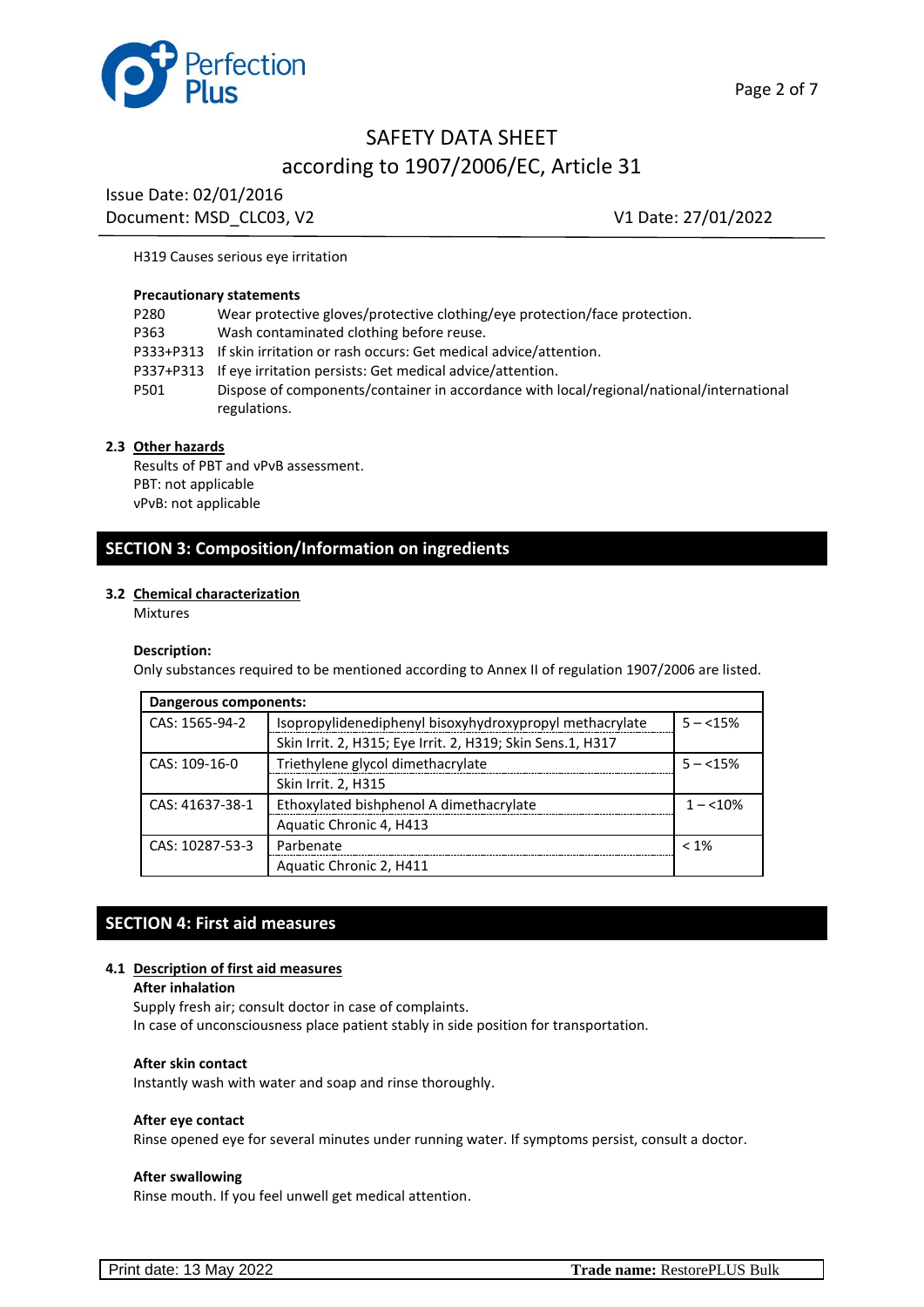

Issue Date: 02/01/2016 Document: MSD CLC03, V2 V1 Date: 27/01/2022

- **4.2 Most important symptoms and effects, both acute and delayed** No further relevant information available.
- **4.3 Indication of any immediate medical attention and special treatment needed** No further relevant information available.

## **SECTION 5: Firefighting measures**

#### **5.1 Extinguishing media**

#### **Suitable extinguishing agents:**

CO2, powder or water spray. Fight larger fires with water spray or alcohol resistant foam. Use fire extinguishing methods suitable to surrounding conditions.

**5.2 Special hazards arising from the substance or mixture** Formation of toxic gases is possible during heating or in case of fire.

#### **5.3 Advice for firefighters**

**Protective equipment:** Wear self- contained respiratory system.

## **SECTION 6: Accidental release measures**

## **6.1 Personal precautions, protective equipment and emergency procedures**

Remove persons from danger area. Avoid contact with eyes and skin. Wear protective clothing.

#### **6.2 Environmental precautions**

Avoid release to the environment. Do not allow to enter sewers/surface or ground water.

#### **6.3 Methods and material for containment and cleaning up**

Collect mechanically. The product may be absorbed by liquid-binding material (sand, diatomite, acid binders). Wash spill area with alcohol or water and soap.

#### **6.4 Reference to other sections**

See Section 7 for information on safe handling. See Section 8 for information on personal protection equipment. See Section 13 for disposal information.

## **SECTION 7: Handling and storage**

#### **7.1 Precautions for safe handling**

Ensure good ventilation/exhaustion at the workplace. Avoid contact with eyes and skin. Adequately trained personnel should handle this product.

#### **7.2 Conditions for safe storage, including any incompatibilities**

**Storage:**

**Requirements to be met by storerooms and receptacles:** Store only in original receptacles. **Information about storage in one common storage facility:** Not required. **Further information about storage conditions:** Protect from exposure to the light.

Protect from heat and direct sunlight.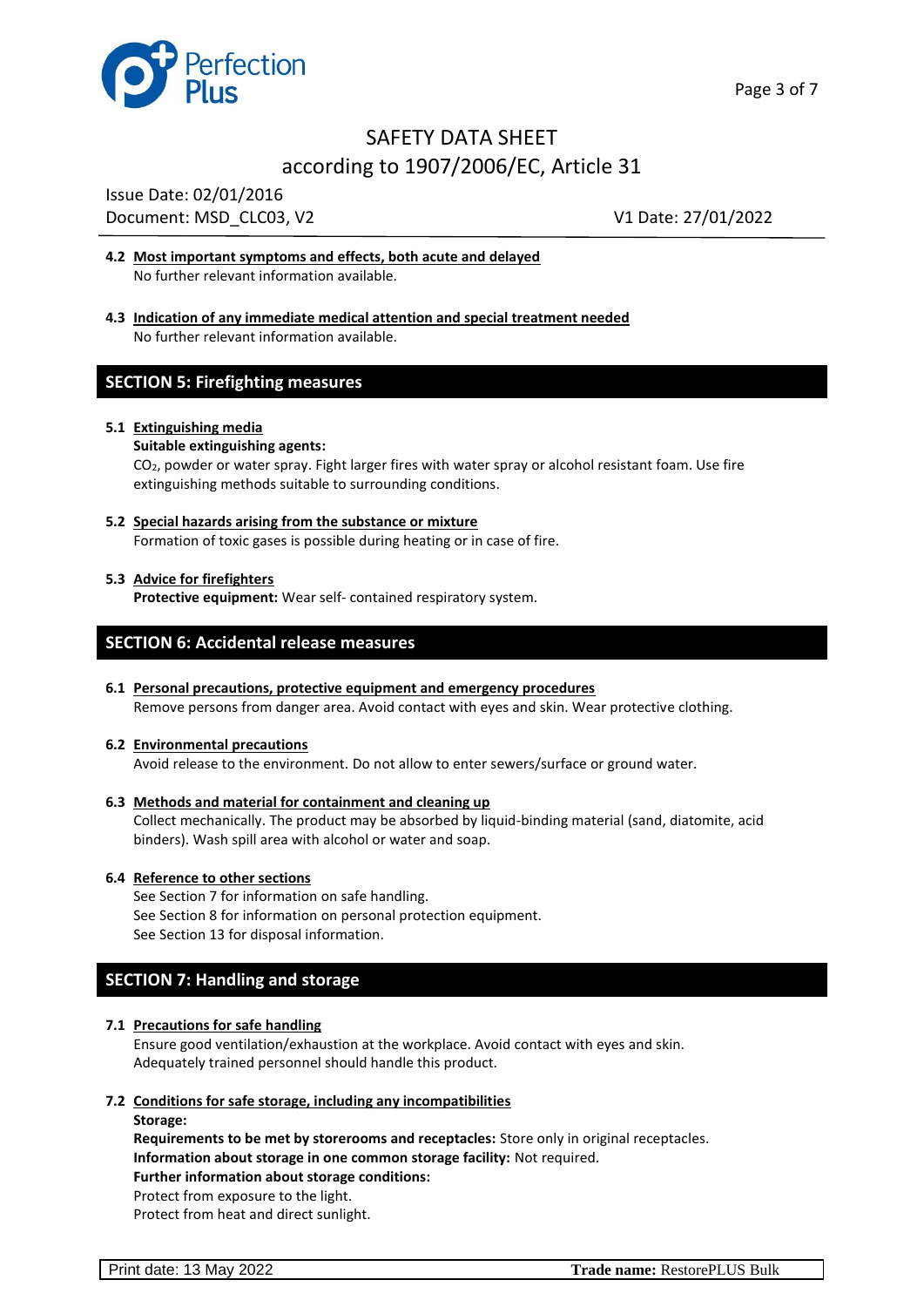

Issue Date: 02/01/2016 Document: MSD CLC03, V2 V1 Date: 27/01/2022

Keep container tightly sealed.

#### **7.3 Specific end use(s)**

No further relevant information available.

## **SECTION 8: Exposure controls/personal protection**

**Additional information about design of technical systems:** No further data; see item7.

#### **8.1 Control parameters**

#### **Ingredients with limit values that require monitoring at the workplace:**

This product does not contain any relevant quantities of materials with critical values that have to be monitored at the workplace.

**Additional information:** The lists that were valid during the making were used as a basis.

#### **8.2 Exposure control**

#### **Personal protective equipment (PPE):**

**General protective and hygiene measures:**

The usual precautionary measures are to be adhered to when handling chemicals.

Avoid contact with eyes and skin.

Wash hands before breaks and at the end of work. Immediately remove all soiled and contaminated clothing. Keep away from foodstuffs, beverages and feed.

#### **Respiratory protection:** Not required

#### **Protection of hands:**



Protective gloves

If skin contact cannot be avoided, protective gloves are recommended to avoid possible sensitization. The glove material has to be impermeable and resistant to the product/ the substance/ the preparation. Selection of the glove material on consideration of the penetration times, rates of diffusion and the degradation.

#### **Material of gloves**

The selection of the suitable gloves does not only depend on the material, but also on further marks of quality and varies from manufacturer to manufacturer. As the product is a preparation of several substances, the resistance of the glove material can not be calculated in advance and has therefore to be checked prior to the application.

#### **Penetration time of glove material**

The exact break trough time has to be found out by the manufacturer of the protective gloves and has to be observed.

**Eye protection:** Safety glasses

## **SECTION 9: Physical and chemical properties**

**9.1 Information on basic physical and chemical properties**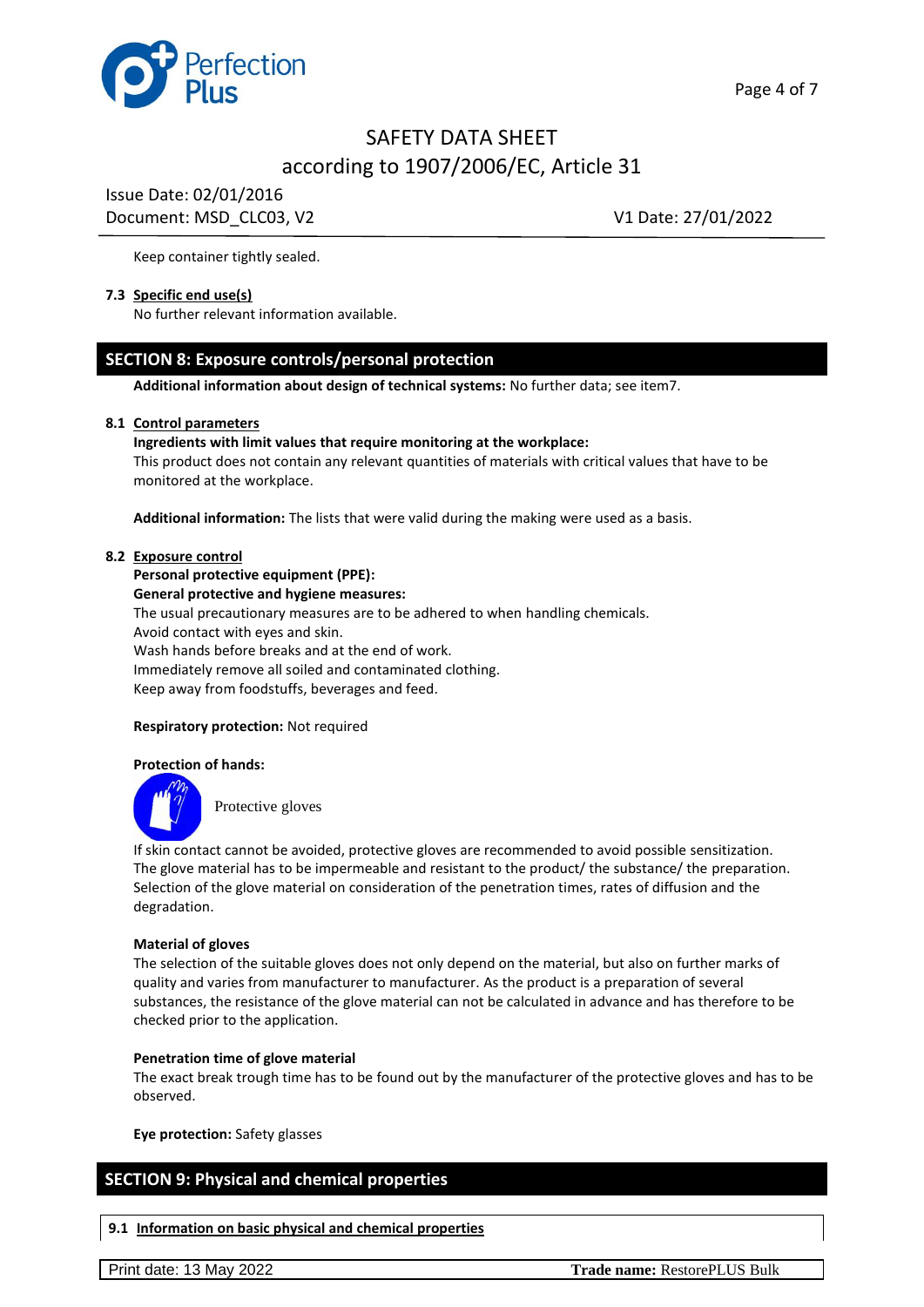

## Issue Date: 02/01/2016 Document: MSD\_CLC03, V2 V1 Date: 27/01/2022

l.

| General information                      |                                               |
|------------------------------------------|-----------------------------------------------|
| Appearance:                              |                                               |
| Form:                                    | Pasty                                         |
| Colour:                                  | According to product specification            |
| Odour:                                   | Characteristic                                |
| Odour threshold:                         | Not determined.                               |
| pH value:                                | Not applicable.                               |
| Change in condition:                     |                                               |
| Melting point/Melting range:             | Undetermined                                  |
| Boiling point/Boiling range:             | Undetermined                                  |
| Flash point:                             | Not applicable.                               |
| Flammability (solid, gaseous):           | Not determined.                               |
| Self-igniting:                           | Product is not self igniting.                 |
| Danger of explosion:                     | Product does not present an explosion hazard. |
| <b>Explosion limits:</b>                 |                                               |
| Lower:                                   | Not determined.                               |
| Upper:                                   | Not determined.                               |
| Vapour pressure:                         | Not applicable.                               |
| Density:                                 | Not determined.                               |
| Relative density:                        | Not determined.                               |
| Vapour density:                          | Not determined.                               |
| Evaporation rate:                        | Not determined.                               |
| Solubility in / Miscibility with:        |                                               |
| Water:                                   | Insoluble.                                    |
| Partition coefficient (n-octanol/water): | Not determined.                               |
| Viscosity:                               |                                               |
| Dynamic:                                 | Not determined.                               |
| Kinematic:                               | Not determined.                               |
| 9.2 Other information                    | No further relevant information available.    |

## **SECTION 10: Stability and reactivity**

**10.1Reactivity:** No further relevant information available.

#### **10.2Chemical stability**

**Thermal decomposition/conditions to be avoided:** No decomposition if used according to specifications.

### **10.3Possibility of hazardous reactions:** No dangerous reactions known.

#### **10.4Conditions to avoid:**

Keep away from heat and direct sunlight. Protect from exposure to light.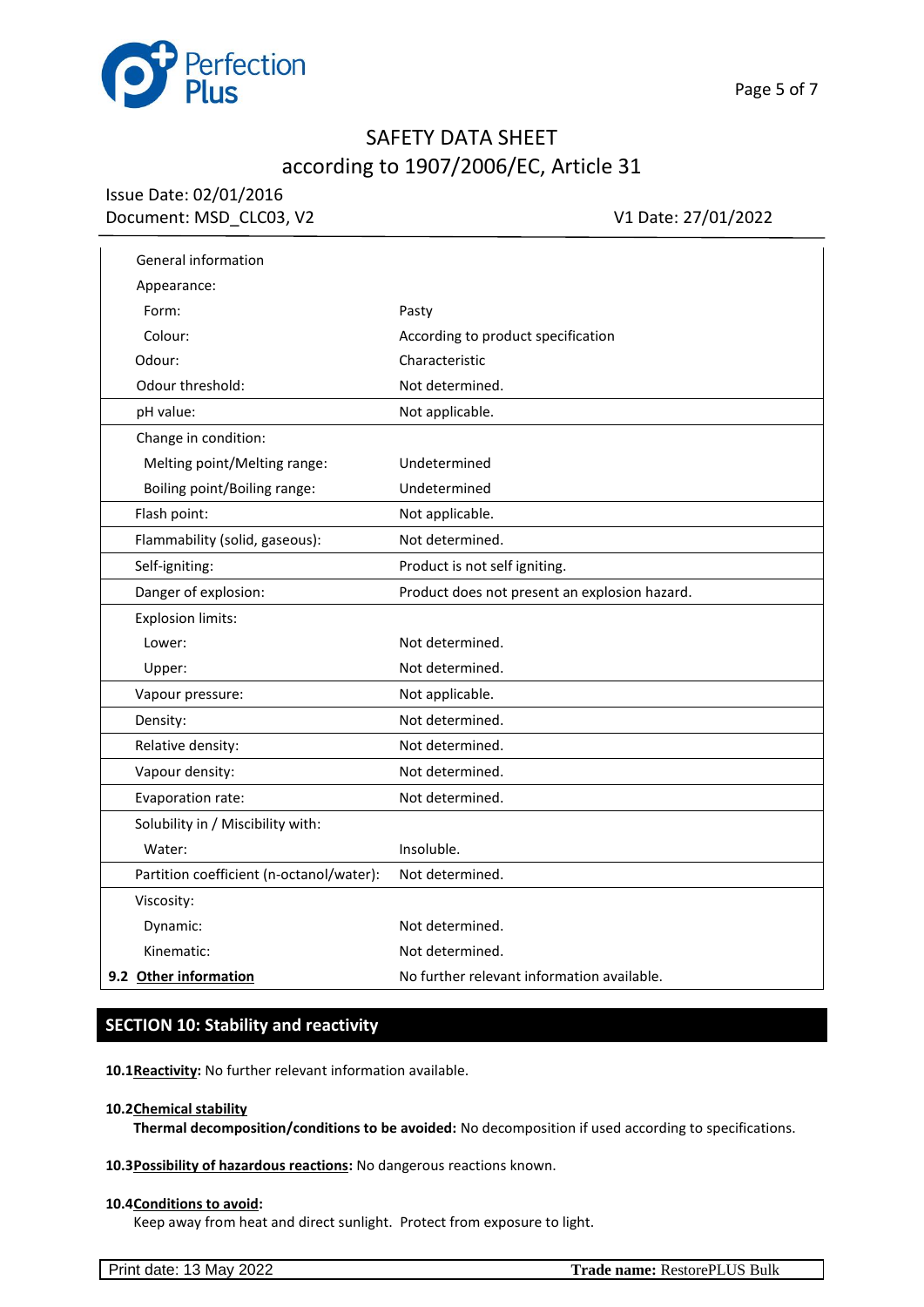

Issue Date: 02/01/2016 Document: MSD\_CLC03, V2 V1 Date: 27/01/2022

**10.5Incompatible materials:** No further relevant information available.

**10.6Hazardous decomposition products:** Not known.

## **SECTION 11: Toxicological information**

#### **11.1Information on toxicological effects**

**Acute toxicity:**

**LD/LC50 values relevant for classification:** No further relevant information available.

**Primary irritant effect:**

**on the skin:** No irritant effect.

**on the eye:** Irritating effect.

**Sensitization:** Sensitization possible through skin contact.

**Additional toxicological information:** No further relevant information available.

## **SECTION 12: Ecological information**

**12.1Toxicity**

**Aquatic toxicity:** No further relevant information available.

- **12.2Persistence and degradability:** No further relevant information available.
- **12.3Bioaccumulative potential:** No further relevant information available.
- **12.4Mobility in soil**

#### **Additional ecological information:**

**General notes:**

Do not allow product to reach ground water, water bodies or sewage system. Danger to drinking water, even if small quantities leak into soil.

**12.5Results of PBT and νPνB assessment**

**PBT**: not applicable

**νPνB**: not applicable

12.6 Other adverse effects: No further relevant information available.

## **SECTION 13: Disposal considerations**

#### **13.1Waste treatment methods**

**Recommendations**

Must not be disposed together with household garbage. Do not allow to reach sewage system.

- **Uncleaned packaging**
- **Recommendations**

Disposal must be carried out in accordance to the local and national regulations currently in force.

## **SECTION 14: Transport information**

| 14.1 UN-Number<br>ADR, ADN, IMDG, IATA               | Void |  |
|------------------------------------------------------|------|--|
| 14.2 UN proper shipping name<br>ADR, ADN, IMDG, IATA | Void |  |
| 14.3 Transport hazard class(es)                      | Void |  |